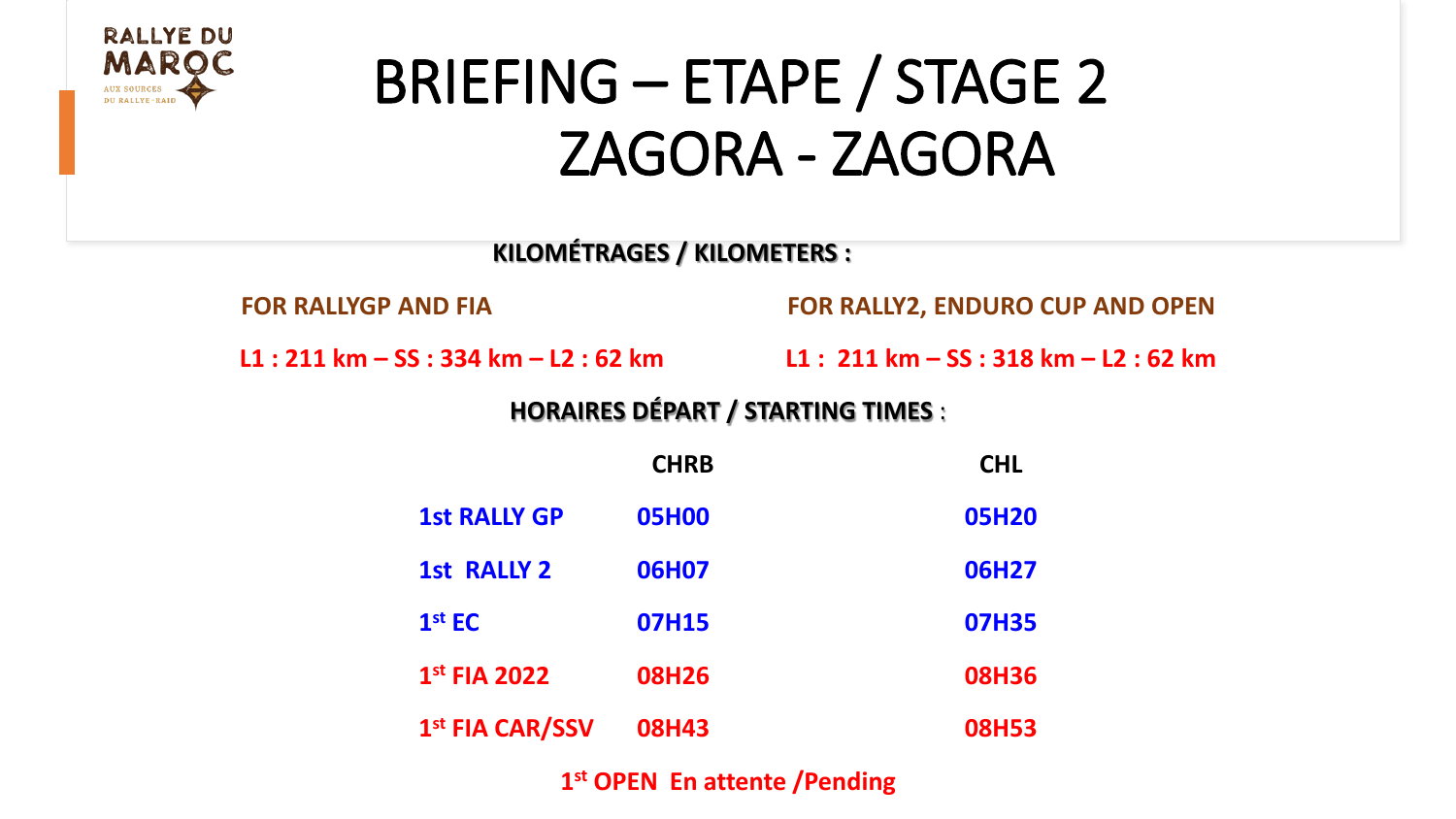

### DESCRIPTIF ETAPE 2

- SS un peu différente pour les Rally2, EC et Open, avec une coupe dans les dunes. Ne suivez pas les traces mais bien le GPS ! / SS a bit different for Rally2, EC and Open, with a cut in the dunes. Don't follow the tracks but the GPS!
- **DSS au km 42**, pistes roulantes, **DSS at km 42** rolling tracks
- **Km 42 à 45** petites dunes **/ Km 42 at 45** small dunes
- **Km 45 à 82** pistes caillouteuses et mauvaises / **Km 45 at 82** stony and bad tracks
- **Km 82 à 110** dunes / **Km 82 at 110** dunes
- **Km 110 à 120** piste dans rio / **Km 110 at 120** track in river
- **Km 120 à 123** dunes **/ Km 120 at 123** dunes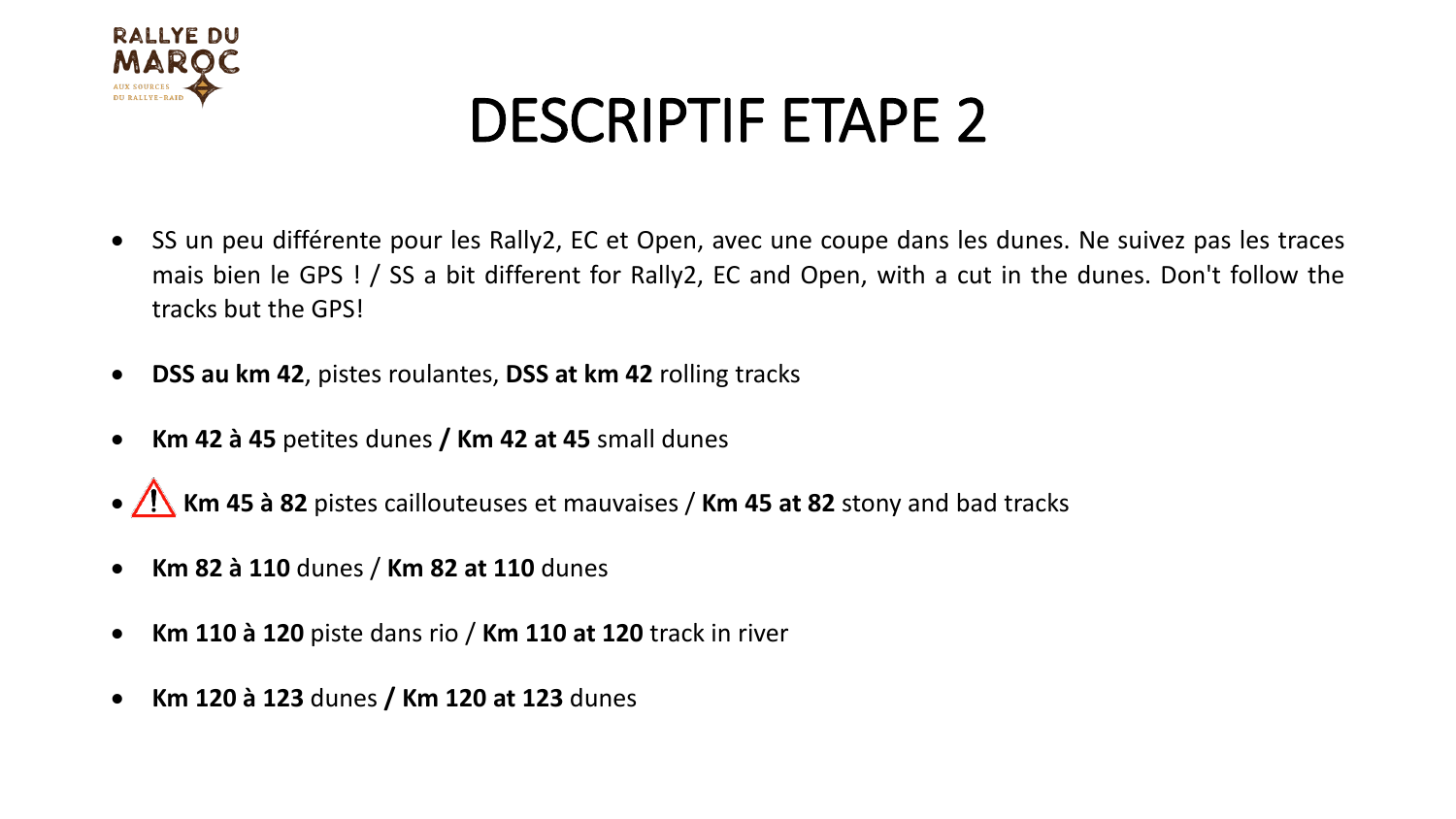

- **Km 123 à 127** alternance de pistes caillouteuses et roulantes / **Km 123 at 127** alternating stony and rolling tracks
- **Km 217** dunes et plateau rapides / **Km 217** dunes and fast plateau
- **Km 264 à 275** pistes caillouteuses**/ Km 264 at 275** stony tracks
- **Km 275 à 306** pistes roulantes/ **Km 275 at 306** rolling tracks
- **Km 306 à 321** pistes étroites et caillouteuses / **Km 306 at 321** narrow and stony tracks
- **Km 321** dunettes et pistes caillouteuses et sablonneuses jusqu'à l'ASS/ **Km 321** small dunes and stony and sandy tracks until ASS.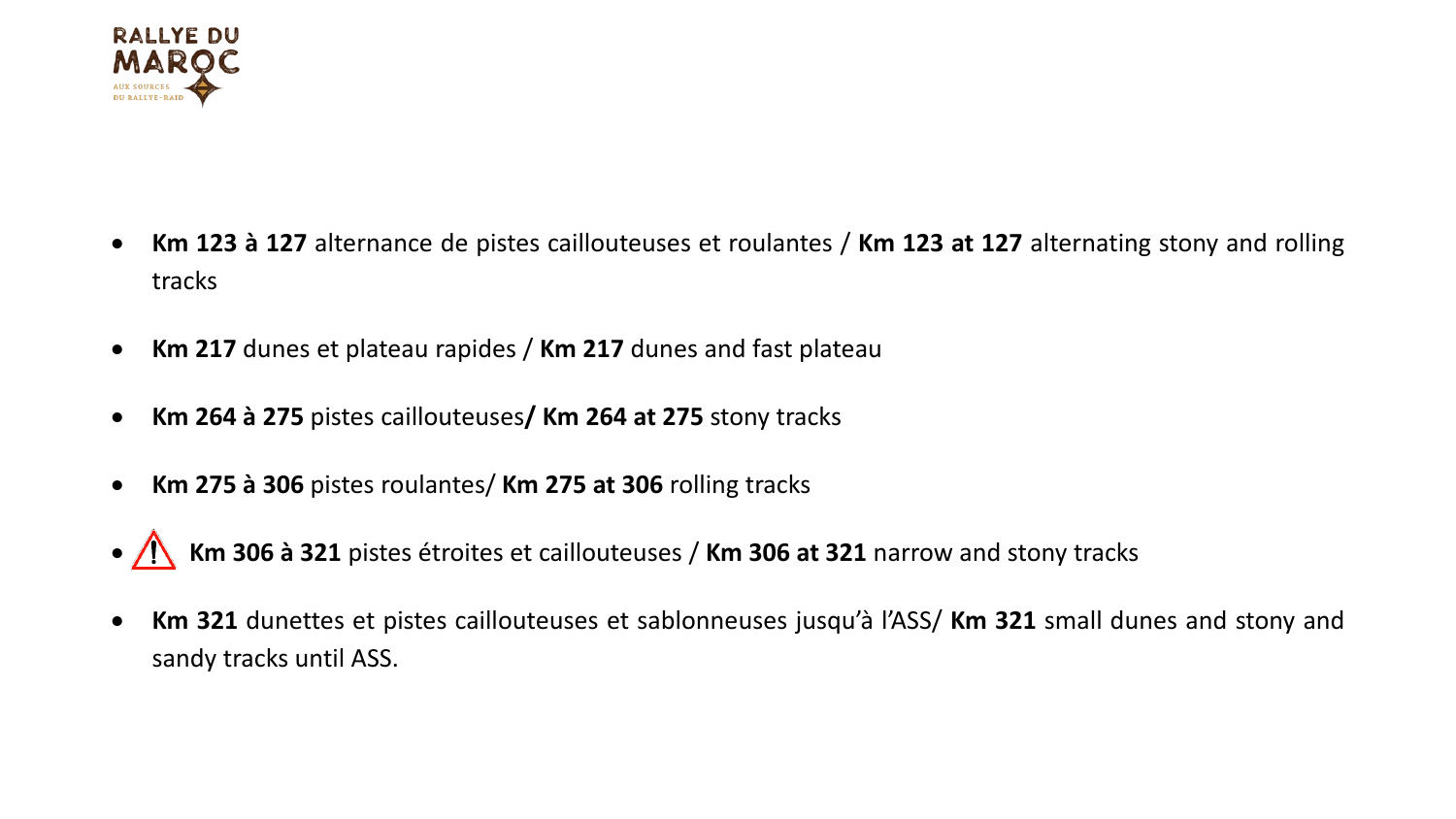

# POINTS D'ATTENTION

- **Km 32 à 37** prudence, DZ 90 sur grande piste, travaux, soyez vigilant / Take care, DZ90 on wide track, road works.
- **Km 308 à 320** piste !! MVS / **Km 308 at 320** track !! MVS
- **Km 323 à ASS** navigation difficile, peu de cap, soyez vigilant/ **Km 323 until ASS** difficult navigation, no much cap, be careful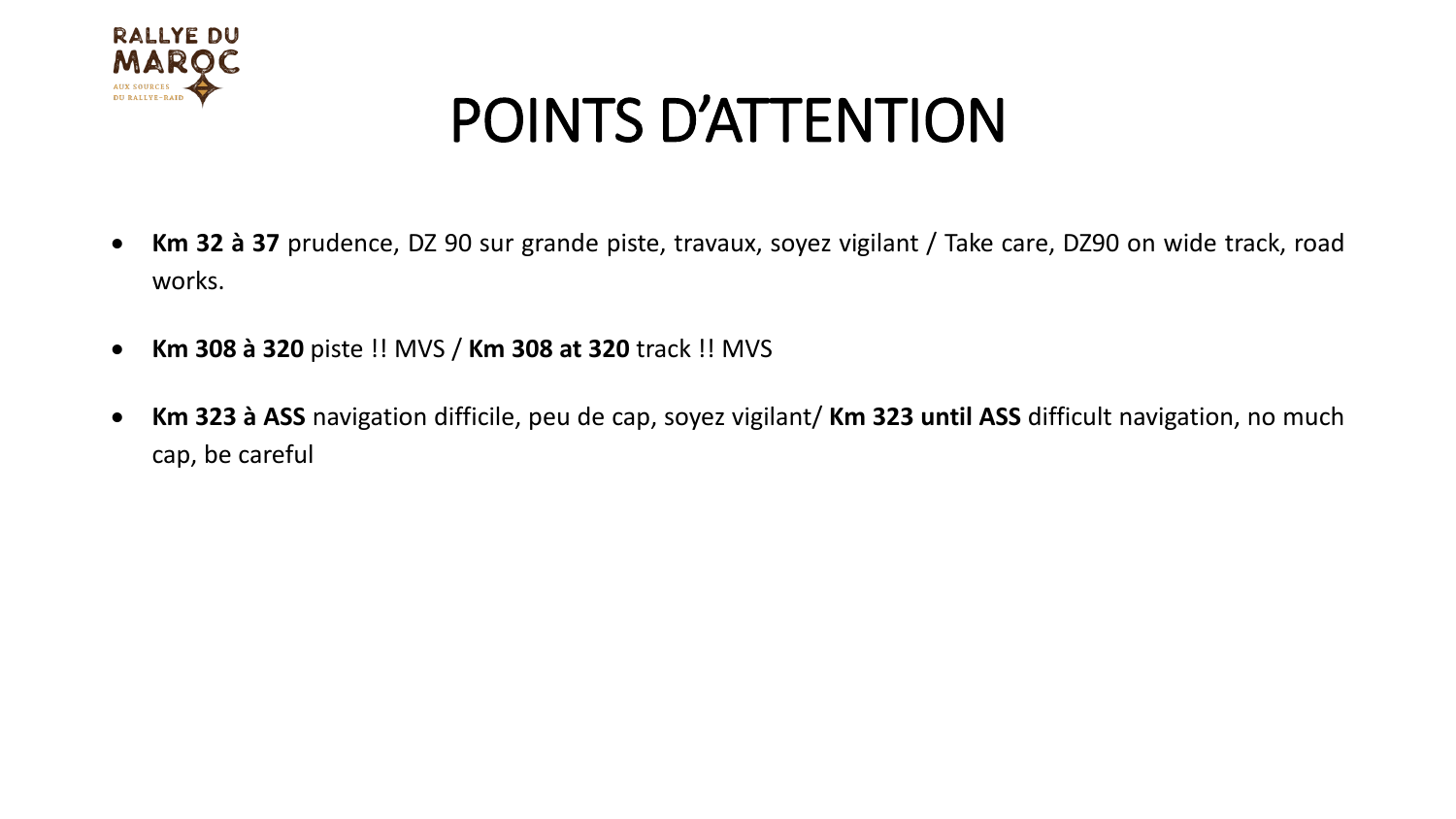



### REFUELLING

**Petrol station at km 79.69, km 87.96, km 139.23, km 150.14, km 151.28, km 187.19 and in barrels at DSS** 

#### **SS EC / SSV open**

- **1) At DSS in barrels to cover 96 km of SS**
- **2) In SS at Km 96.63 in barrels to cover 110 of SS**
- **3) In SS at km 207.39 in barrels to cover 110 km of SS**
- **4) In Liaison 2 at km 0.31 in barrels to cover 62 of liaison**

**SS Rally GP / Rally 2 / T3 / T4**

- **1) At DSS in barrels to cover 222 km of SS**
- **2) In SS at km 222.76 in barrels to cover 110km of SS**
- **3) In Liaison 2 at km 0.31 in barrels to cover 62 of liaison**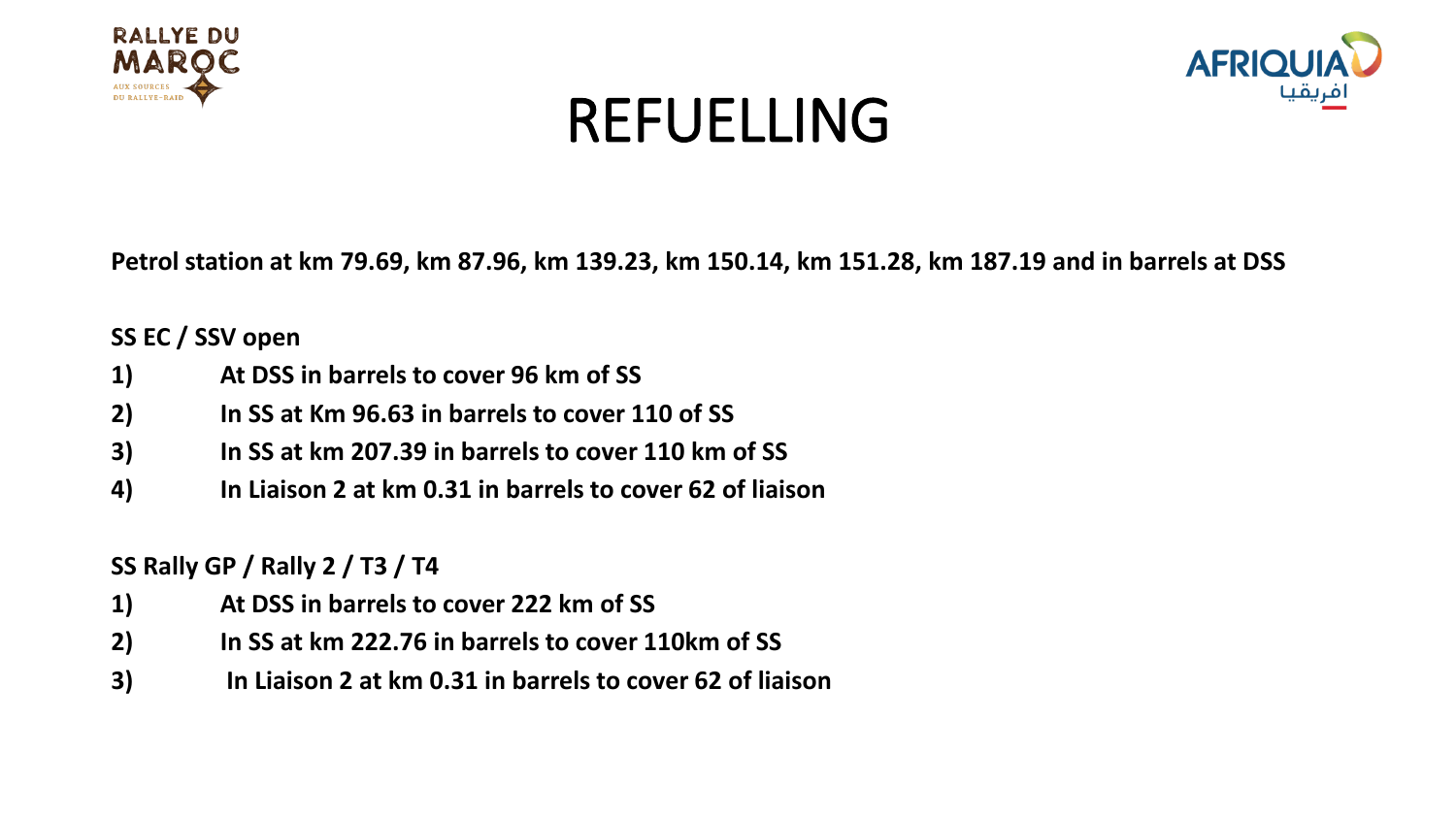

# INFORMATIONS DIVERSES

#### PORTE FERMEE KM 252 16H30 ET KM 299 17H30 MOTOS ET QUADS / 19H POUR AUTOS OPEN

CLOSED DOOR KM 252 AT 16:30 AND KM 299 AT 17:30 BIKES AND QUADS/ 19:00 FOR OPEN CARS

\_\_\_\_\_\_\_\_\_\_\_\_\_\_\_\_\_\_\_\_\_\_\_\_\_\_\_\_\_\_\_\_\_\_\_\_\_\_\_\_\_\_\_\_\_\_\_\_\_\_\_\_\_\_

### TEST PCR

Pour ceux qui ont besoin de test PCR pour retourner dans leur pays, ces tests se dérouleront le 12 octobre de 12h00 à 21 h00 et uniquement à cette date et dans ce créneau horaire !!! Merci de venir avec votre passeport et 80 € en espèces (prix du test). Les résultats avec QR Code seront envoyés le 13 octobre en fin d'après-midi.

For those who need a PCR test to return to their country, these tests will take place on 12 October from 12:00 to 21:00 and only on this date and in this time slot! Please come with your passport and 80  $\epsilon$  in cash (price of the test). The results with QR code will be sent on October 13th in the late afternoon.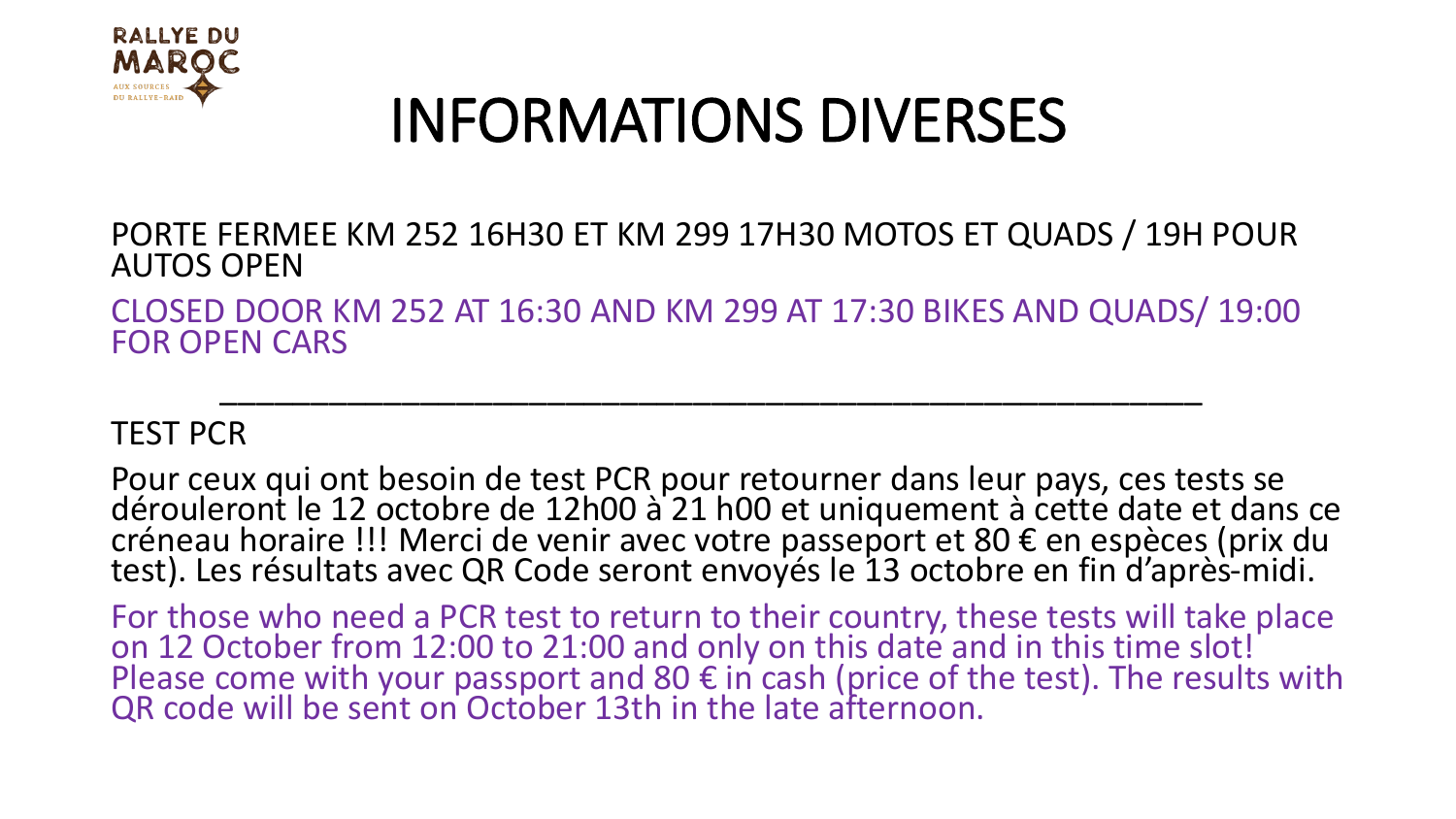

**A l'attention des Motos et Quads** : merci de connecter votre airbag avant de prendre le départ et de ne pas oublier d'apporter des recharges avec vous.

**Attention Motorbikes and Quads**: please connect your airbag before starting and do not forget to bring refills with you.

**Votre GoPro** doit se trouver sur votre moto et non sur vous ou sur votre casque pour des questions sécuritaires !!!

**Your GoPro** should be on your bike and not on you or your helmet for safety reasons!!!